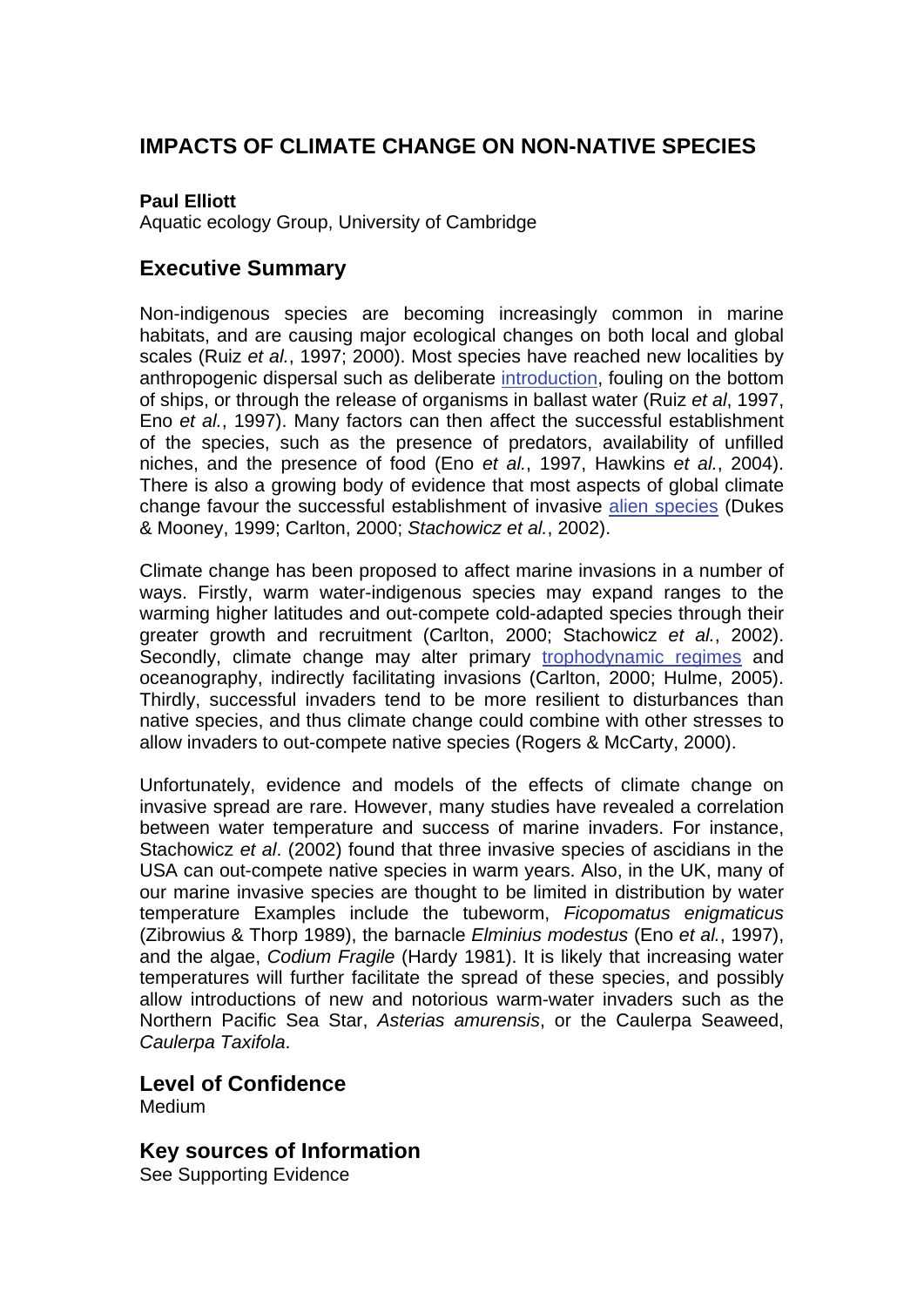# **Supporting Evidence**

A review of the models that can be used to predict the spatial spread of new invasions is presented by Hastings *et al.* (2004), while a concise summary of the factors affecting marine invasions is summarized by Ruiz *et al.* (1997). Theoretical work has shown that invasive species' spread is a far more complex process than classical models have implied, because long-range dispersal can rapidly enhance range expansion. Many attempts to model the effects of climate change have often used ["climate envelopes"](http://www.mccip.org.uk/arc/glossary.htm) to predict future changes in species distribution. Such models often predict that climate change may reduce the suitability of current habitat, and these threats are most likely to be felt by species of limited dispersal ability (Hulme, 2005), i.e. non-invasive species.

Empirical work emphasises the effects of spatial heterogeneity, temporal variability, other species, and evolution on invasions (Hawkins *et al.*, 2004). However, evidence remains scarce regarding the effects of directed environmental change on invasive spread. For many species, effects may be indirect and result from changes in the availability of natural resources and mutualistic and antagonistic interactions between species (Hulme 2005). The emergent patterns of marine invasion in North America reflect interactive effects of [propagule](http://www.mccip.org.uk/arc/glossary.htm) supply, invasion resistance and sampling bias (Ruiz *et al.*, 2000).

Many invasive species can be expected to follow the same biogeographical range shifts in response to changing environmental conditions as other marine organisms (Harley *et al.*, 2006; Fields *et al.,* 1993; Keister *et al.*, 2005; Perry *et al.*, 2005; Southward *et al.,* 1995). However, temperature changes can also differentially affect the growth and reproduction of native and invasive species. For instance, Stachowicz *et al.* (2002) found for three introduced species of sea squirt at Avery point, Connecticut (USA), recruitment occurred earlier and with greater magnitude in years with warmer winters. In contrast, the timing of native recruitment was unaffected by temperature, and more recruitment happened in colder years. Further, in manipulative laboratory experiments, invasive ascidians grew faster than native species, but only at temperatures near the maximum temperatures observed in the summer. Together, these data indicate that global warming could speed and increase the recruitment and growth of invasive species, causing shifts in dominance relationships within communities.

#### **Marine invasive species in the UK**

A report by Eno *et al.* (1997) summarizes the distribution and invasive characteristics of 51 non-native species in British waters. These include 15 marine alga, 5 diatoms, 1 flowering plant and 30 invertebrates. There are generally no common patterns in the distribution of the invasive species, but there do seem to be more invasive species in the South and West Coasts of Britain, especially in the Solent (Zibrowius & Thorp, 1989) and along the Essex Coast (Utting & Spencer, 1992). Rates of spread vary between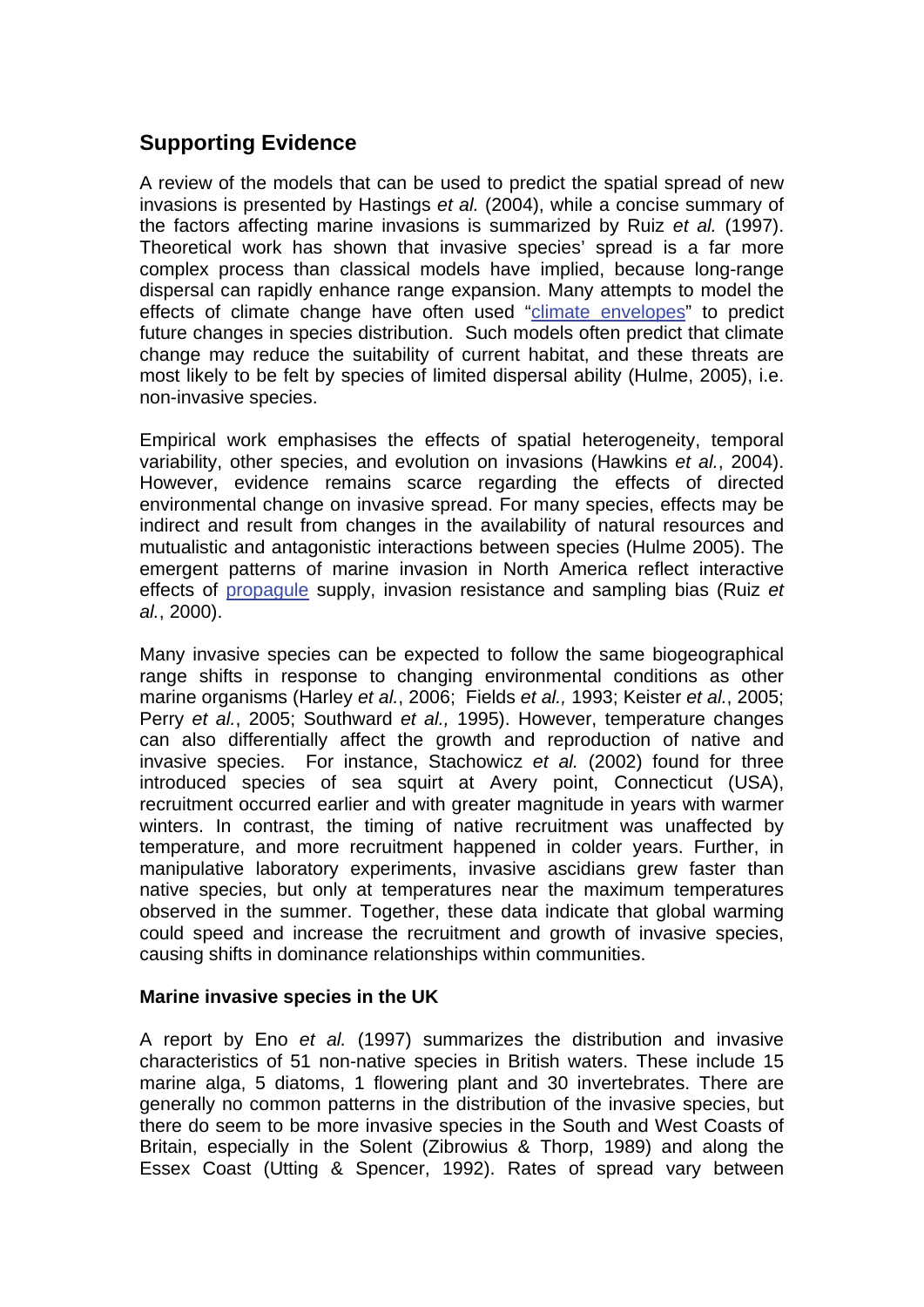species, with 16 out of 51 species having spread to much of the British isles within 50 years. Most species originated from similar latitudes to the UK, especially the east coast of the USA (mainly fauna) and the Western Pacific (mainly flora). It is likely that most species made the journey to Britain via deliberate introduction (often in association with [mariculture\)](http://www.mccip.org.uk/arc/glossary.htm), or with transport on ships hulls, or in [ballast water.](http://www.mccip.org.uk/arc/glossary.htm) The UK also often supplies Ireland with invasive marine species (Invaders of Ireland are summarized in: Minchin & Eno, 2002).

The most common individual reasons for the successful establishment of nonnatives in British waters appear to be favourable physical factors, including a favourable temperature range (Eno *et al.*, 1997). Invasions are more likely if sea water temperatures are elevated in relation to regional or local conditions. Warm water species, which include most of the introduced shellfish, may only breed under conditions of high water temperatures. Other factors contributing to successful invasions included a lack of predators, availability of unfilled niches, presence of food and the general hardiness of the species, but it appears that climate change could certainly enhance the spread of many established invasive species.

Some examples of UK marine invasive species which could be affected by changing water temperatures are summarized below:

- *Hydroides dianthus* and *Hydroides ezoensis* are annelid tubeworms which were introduced into Southhampton water in the 1970s. *H. dianthus* does not appear to have the temperature restrictions of other species of the genus hydroides (Zibrowius and Thorp, 1989), while the success of *H.ozoensis* has been attributed to long hot summers, which contribute to high phytoplankton levels within the water (Eno *et al.*, 1997).
- *Ficopomatus enigmaticus,* is another annelid tubeworm is thought to be at, or close to, its temperature minimum for maintaining populations and successful reproduction along southern coasts of Britain (Zibrowius & Thorp 1989; Thorp 1994). It can only survive in artificially heated Northern waters.
- The barnacle, *Elminius modestus*, can grow rapidly and withstand higher temperatures than native *Balanus* species and is now distributed all around the British mainland coast. Low water temperature is likely to restrict northwards spread of this species; *Elminius* increased considerably in abundance in the Clyde following the warm summer of 1959 (Barnes and Barnes, 1960).
- The slipper limpet, *Crepidula fornicata*, may spread if water temperatures rise; minimum winter temperatures may be important in limiting the development of large populations in the north of Britain (Minchin, McGrath & Duggan 1995).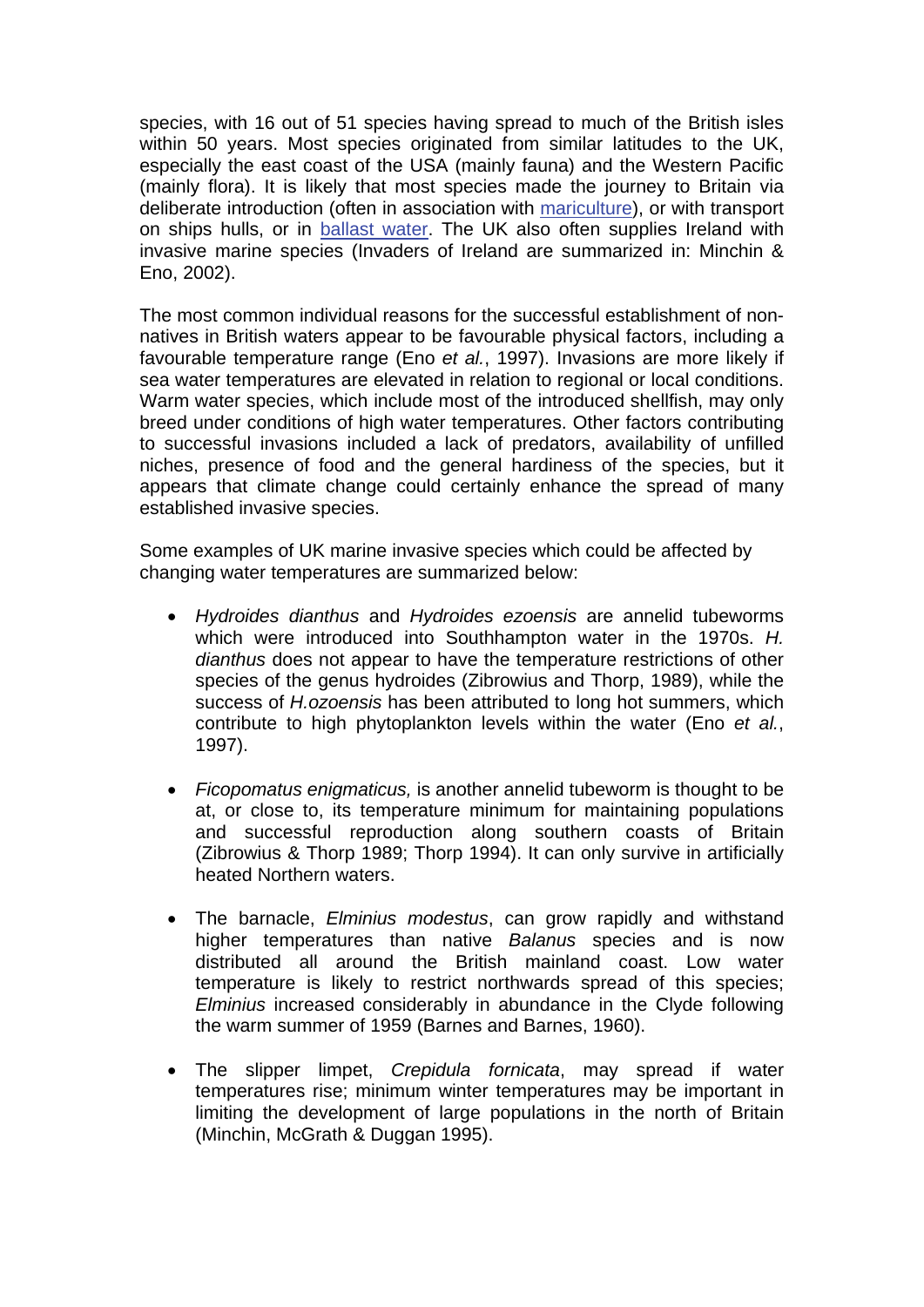- The Leathery sea squirt, *Styela clava* , has spread extremely rapidly in Britain. It is found on the South and West Coasts of England as far North as Cumbria, and it is believed to be limited by a spawning temperature minimum of 15°C (Eno *et al.*, 1997).
- The Jap weed, *Sargassum Muticum*, was first found in the English Channel in the late 1960s (Farnham, 1981) and spread rapidly along entire Channel coast (Hiscock & Moore 1986) and East coast up to Suffolk. Ideal conditions for growth are 25°C, but the species will grow at temperatures from 10°C to 30°C. Increasing temperatures could facilitate its spread Northwards.
- *Bonnemaisonia hamifera* and *Asparagopsis armata* are red algae that likely to be limited in distribution by water temperature (Eno *et al.*, 1997). Other Rodophyta species such as *Antithamnionella ternifolia* and *Polysiphonia harveyi* are very tolerant of temperature changes, and may out-compete native species.
- *Codium Fragile*, or green sea fingers, may be limited by limited by cool summer temperatures, particularly on the east coast (Hardy, 1981).
- It is also worth noting that many estuarine species have been spreading rapidly through Britain, such as the Chinese Mitten Crab, *Eriocheir sinensis* (Herberg *et al.*, 2005), the zebra mussel, *Dreissena polymorpha* (Aldridge *et al.*, 2004) and the Asian clam, *Corbicula Fluminae* (pers.obs). There is certainly some evidence that zebra mussel larvae are developing more rapidly than historically documented, which could be related to climate change (Elliott, 2005).

The most recent invasive species in the UK include the polychaete *Marenzellaria viridis* and the oriental shrimp *Palaemon macrodactylus* (Mark Davison, Thames Environment agency, *pers.comm.*) Future invasions of Britain could include the shellfish-poisoning dinoflagellate *Gymnodinium catenatum*, and the brown alga *Undaria pinnatifada* (Minchin & Eno, 2002).

With sufficient water warming, it is even possible that some of the more notorious global warm-water invasive species may enter British waters, such as the Northern Pacific Sea Star (*Asterias amurensis*), Caulerpa Seaweed (*Caulerpa Taxifola*), and the American Comb Jelly (*Mnemiopsis leidy*i). It is clear that detailed risk assessments and contingency plans need to be urgently prepared for future invaders and that these must be informed by detailed monitoring of the effects of climate change on the dispersal and growth of established invaders. Further, the question of how climate change will interact with other ecological pressures (such as invasive species or habitat fragmentation) to create synergistic effects also needs to be considered (Sutherland *et al.*, 2006).

**Please acknowledge this document as: Elliot, P. (2006). Impacts of Climate Change on Non-Native Species** *in* **Marine Climate Change Impacts Annual Report Card 2006 (Eds. Buckley, P.J, Dye, S.R. and Baxter, J.M), Online Summary Reports, MCCIP, Lowestoft, [www.mccip.org.uk](http://www.mccip.org.uk/)**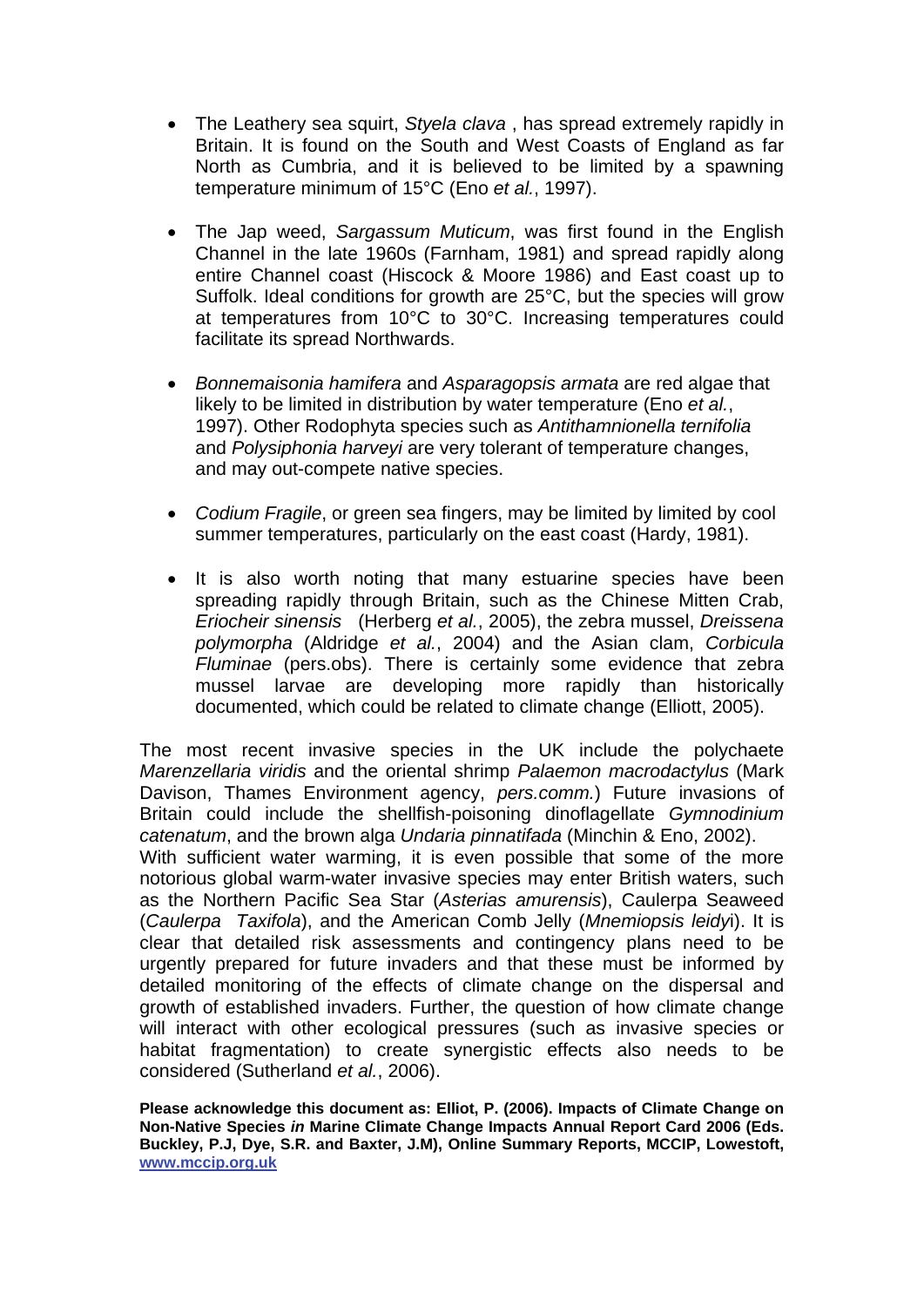### **References**

- Aldridge, D.C., Elliott, P. & Moggridge, G.D. (2004). The recent and rapid spread of the zebra mussel (*Dreissena polymorpha*) in Great Britain. *Biological conservation*, **119**, 253-261.
- Barnes, H., & Barnes, M. (1960). Recent spread and present distribution of the barnacle Elminius modestus Darwin in north-west Europe. Proceedings of the Zoological Society of London, 135: 137-145.
- Carlton, J.T. (2000). Global change and biological invasions in the oceans. In: Invasive species in a changing world eds. Mooney, H.A. and Hobbs, R.J.. Island press, Covelo, CA. pp 31-53.
- Chapman, J.W. (2000). Marine bioinvasions: Proceedings of the First National. Conference, 66-80.
- Crisp, D.J. (1958). The spread of *Elminius modestus* in north-west Europe. *Journal of the Marine Biological Association of the United Kingdom*, **37**: 483-520.
- Dukes, J.S. and Mooney, H.A. (1999). Does global change increase the success of biological invaders. *Trends in Ecology and Evolution*, **14**  $(4)$ , 135 – 139.
- Elliott, P (2005). The zebra mussel in England: biology, effects and control using micro-encapsulated toxins. PhD thesis, Department of Zoology, University of Cambridge, Cambridge, UK. Chapter 5, 99-130.
- Eno, C.N., Clark, R.A., Sanderson, W.G. (1997). Non-native marine species in British waters: a review and directory. Joint Nature Conservation Committee, JNCC Peterborough.
- Farnham, W., Murfin, C., Critchley, A., & Morrell, S. (1981). Distribution and control of the brown alga *Sargassum muticum.* In: Proceedings of the Xth International Seaweed Symposium, 277-282.
- Fields, P.A., Graham, J.B., Rosenblatt, R.H & Somero, G.N. (1993). Effects of expected global climate change on marine faunas. *Trends in Ecology and Evolution*, **8**, 361 -367.
- Harley, C.D.G., Hughes, A.R., Hultgren., K.M., Miner, B.G., Sorte, C.J.B., Thornber, C.S., Rodriguez, L.F., Tomanek, L., Williams, L. (2006). The impacts of climate change in coastal marine systems. *Ecology Letters*, **9**, 228-241.
- Harvell, C.D., Mitchell, C.E., Ward, J.R., Altizer, S., Dobson, A.P., Ostfeld, R.S. (2002). Climate warming and disease risks for terrestrial and marine biota. *Science*, **296**, 2158-2162.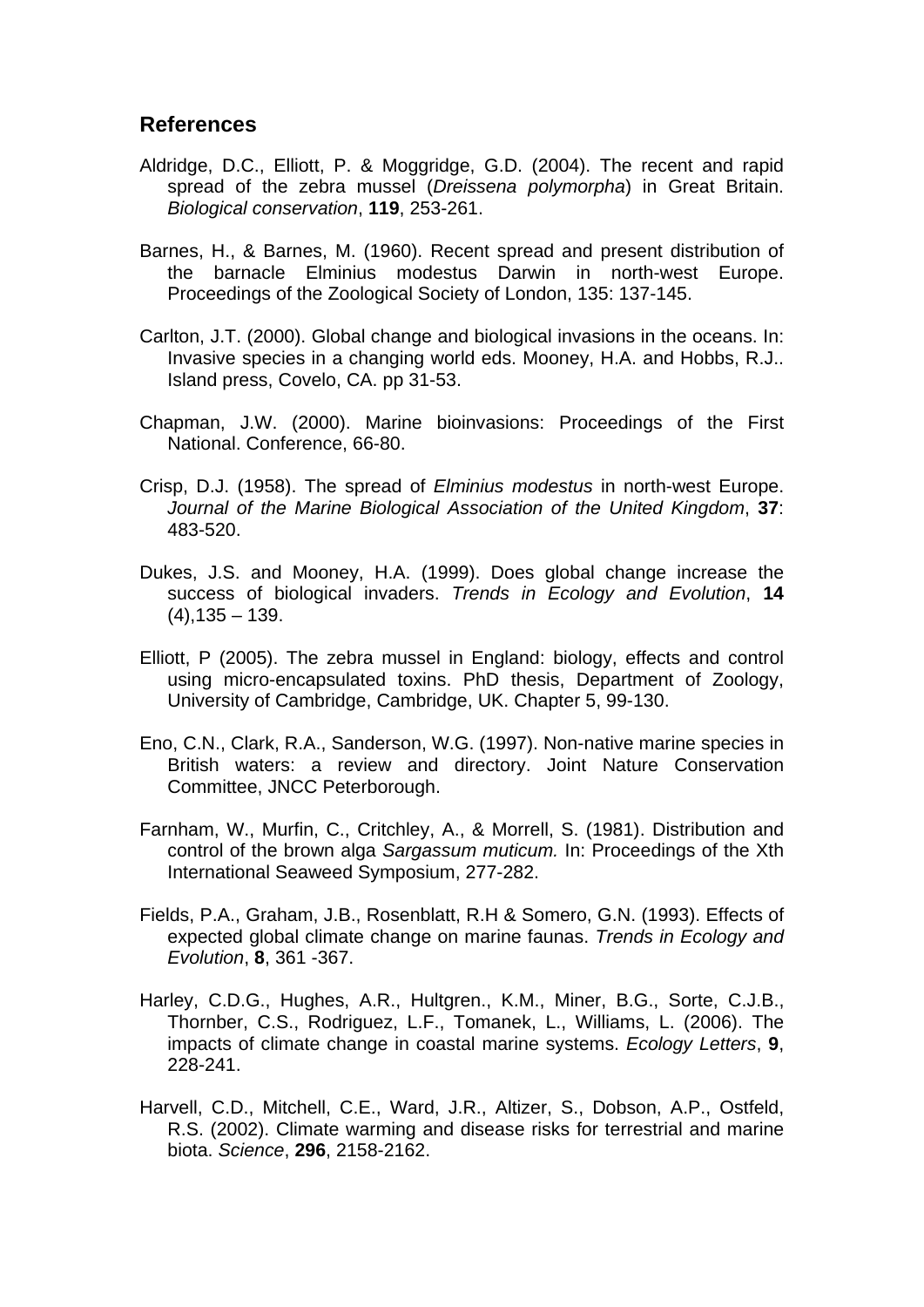- Hastings, A., Cuddington, K., Davies, K.F., Dugaw, C. J., Elmendorf, S., Freestone, A., Harrison, S., Holland, M., Lambrinos, J., Malvadkar, U., Melbourne, B.A., Moore, K., Taylor, C., Thomson, D.(2005). The spatial spread of invasions: new developments in theory and evidence. *Ecology Letters*, **8**(1) 91-101.
- Hawkins, S.J., Southward, A.J., Genner, M.J. (2003). Detection of environmental change in a marine ecosystem –evidence from the western English Channel. *The Science of the Total Environment* **310**, 245-256.
- Herborg, L.M., Rushton, S.P., Clare, A.S., Bentley, M.G.(2005). The Invasion of the Chinese Mitten Crab (*Eriocheir sinensis*) in the United Kingdom and Its Comparison to Continental Europe. *Biological invasions*, **7**(6), 959-968.
- Hiscock, K., & Moore, J. (1986). Surveys of harbours, rias and estuaries in southern Britain: Plymouth area including the Yealm. Nature Conservancy Council, CSD Report, No. 752.
- Hulme, P.E. (2005). Adapting to climate change: is there scope for ecological management in the face of a global threat? *Journal of Applied Ecology*, **42**  (5), p784.
- ICES (2005a). Working Group on Introductions and Transfers of Marine Organisms Documents annually from national reports the spread and impact of invasive spp. Available at [http://www.ices.dk/iceswork/wgdetailacme.asp?wg=WGITMO.](http://www.ices.dk/iceswork/wgdetailacme.asp?wg=WGITMO) Last accessed 8 September 2006.
- ICES (2005b). ICES/IOC/IMO Working Group on Ballast and Other Ship Vectors. **Available at the set of the set of the set of the set of the set of the set of the set of the set of the set of the set of the set of the set of the set of the set of the set of the set of the set of the set of** <http://www.ices.dk/iceswork/wgdetailacme.asp?wg=WGBOSV>. Last accessed 31 August 2006.
- IPCC (2001). Climate Change 2001, synthesis report. A contribution of working groups, I, II, and III to the third assessment report of the intragovernmental panel on climate change. Cambridge University press, Cambridge, UK.
- Eno, N.C., Clark, R.A. & Sanderson, W.G. (1997). JNCC report: Non-native marine species in British waters@ a review and directory. 1997. Available at [http://www.jncc.gov.uk/pdf/pub02\\_nonnativereviewdirectory.pdf](http://www.jncc.gov.uk/pdf/pub02_nonnativereviewdirectory.pdf). Last accessed 31 August 2006.
- Keister, J.E., Johnson, T.B., Morgan, C.A. & Peterson, W.T. (2005). Biological indicators of the timing and direction of warm water advection during the 1997/1998 El Niňo off the central Oregon coast, U.S.A/ Mar. *Ecological Progress Series* **295**, 43-48.
- Minchin, D., & Eno, C (2002). Exotics of coastal and inland waters of Ireland and Britain. In: Invasive Aquatic Species of Europe: distribution, impacts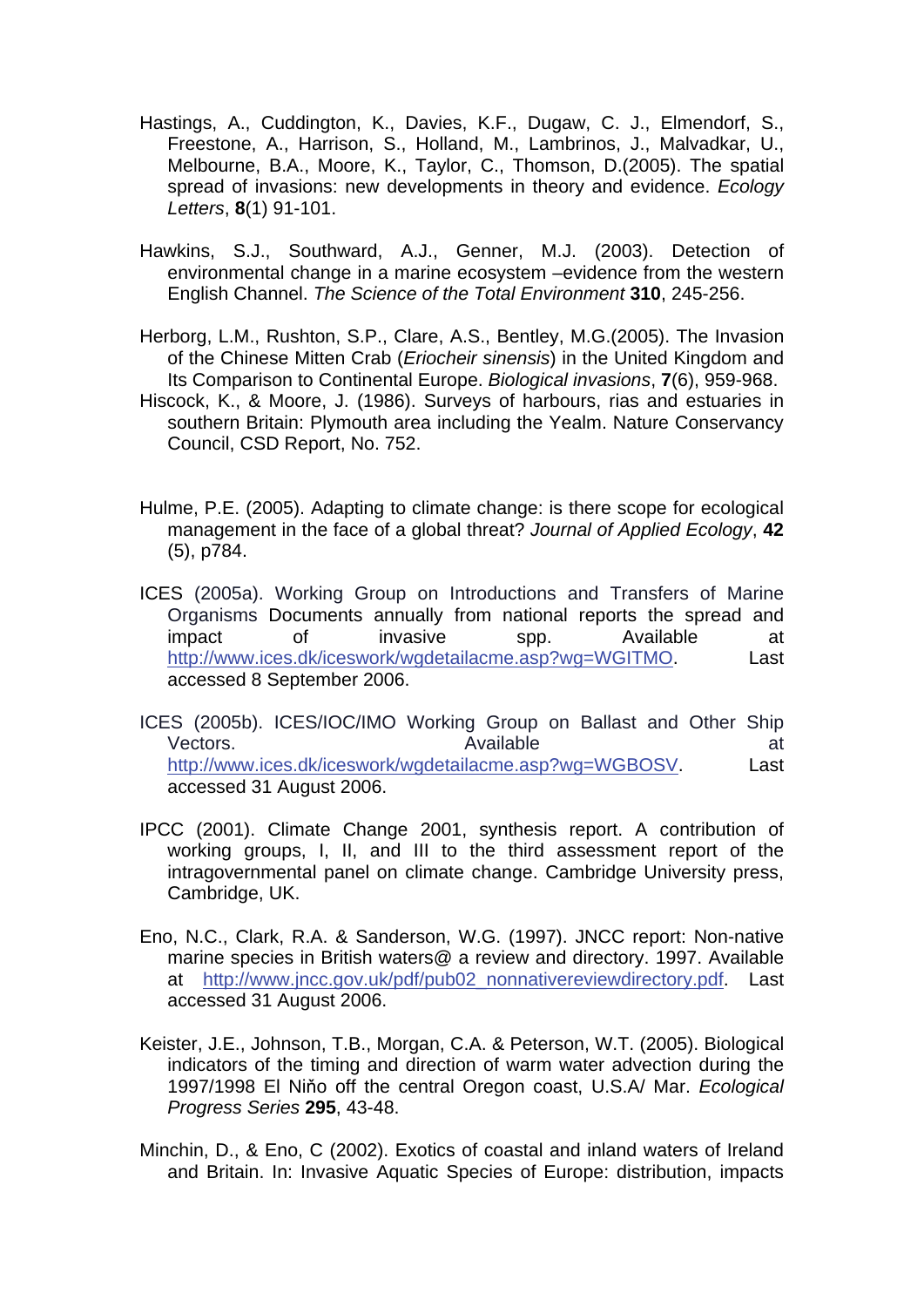and management. Leppakoski, E., Gollasch, S and Olenin, S. 206-216. Kluwer Academic Publishers, Dordreicht, The Netherlands.

- Minchin, D., McGrath, D., & Duggan, C.B. (1995). The slipper limpet, *Crepidula fornicata* (L.), in Irish waters, with a review of its occurrence in the north-eastern Atlantic. *Journal of Conchology*, **35**, 247-254.
- Mitchell, R. (1974). Aspects of the ecology of the lamellibranch *Mercenaria mercenaria* (L.) in British waters. *Hydrobiolgical Bulletin*, **8**, 124-138.
- Miura, T., & Kajihara, T. (1984). An ecological study of the life histories of two Japanese serpulid worms, *Hydroides ezoensis* and *Pomatoleios kraussi*. In: Proceedings of the First International Polychaete Conference, Sydney, Australia July 1983, ed. by P.A. Hutchings: 338-354. The Linnaean Society of New South Wales.
- Perry, A.L., Low, P.J., Ellis, J.R. & Reynolds, J.D. (2005) Climate Change and Distribution Shifts in Marine Fishes. *Science*, **5730**, 1912 – 1915.
- Rogers, C.E. and McCarty, J.P (2000). Climate change and ecosystems of the Mid-Atlantic region. *Climate Research* **14**, 235- 244.
- Ruiz, G.M., Carlton, J.T., Grosholz, E.D., Hines, A.H. (1997). Global invasions of marine and estuarine habitats by Non-indeigenous species: mechanisms, extent and consequences. *American Zoologist*, **37**, 621-632.
- Ruiz, G.M., Fofonoff, P.W., Carlton, J.T., Wonham, M.J. & Hines, A.H. (2000). Invasion of the coastal marine communities of North America: Apparent Patterns, Processes, and Biases. *Annual Review of Ecology and Systematics*, **31**: 481-531.
- Southward, A.J., Hawkins, S.J., & Burrows, M.T. (1995). Seventy years' observations of changes in distribution and abundance of zooplankton and intertidal organisms in the western English Channel in relation to rising sea temperature. *Journal of Thermal Biology*, **20** (1-2), 127-155.
- Stachowicz J.J., Terwin J.R,, Whitlatch R.B. & Osman RW. (2002). Linking climate change and biological invasions: Ocean warming facilitates nonindigenous species invasions. *Proceeding of the National Academy of Sciences U S A*. **99**(24):15497-500.
- Sutherland, W.J., Armstrong-brown, S., Armsworth, P.R., Brereton, T., Brickland., J., Campbell, C.D., Chamberlain, D.E., Cooke, A.I., Dulvy, N.K., Dusic, N.R., Fitton, M., Freckleton, R.P., Godfray, C.J., Grout, N.B., Harvey, J., Hedley, C., Hopkins, J.J., Kift, N.B., Kirby, J., Kunin, W.E., Macdonald, D.W., Marker, B., naura, M., Neale, A,R., Oliver, T., Osborn, D., Pillin, A.S., Shardlow, M.E., Showler, D.A., Smith, P.L., Smithers, R.J., Soland, J., Spencer, J., Spray, C.J., Thomas, C.D., Thompson, J., Webb, S.E., Yalden, D.W. & Watkinson, A.R. (2006). The identification of 100